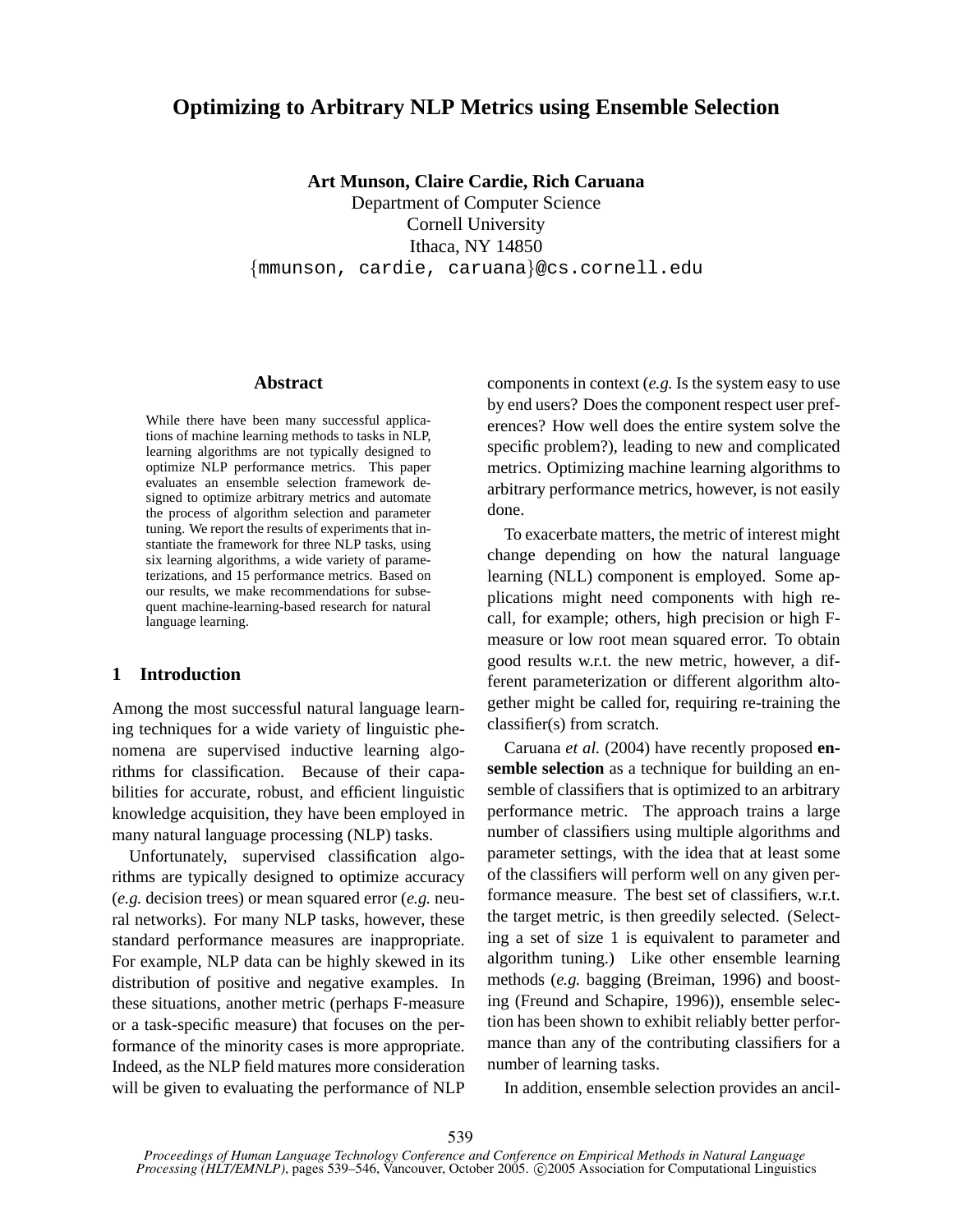lary benefit: no human expertise is required in selecting an appropriate machine learning algorithm or in choosing suitable parameter settings to get good performance. This is particularly attractive for the NLP community where researchers often rely on the same one or two algorithms and use default parameter settings for simplicity. Ensemble selection is a tool usable by non-experts to find good classifiers optimized to task-specific metrics.

*This paper evaluates the utility of the ensemble selection framework for NLL.* We use three NLP tasks for the empirical evaluation: noun phrase coreference resolution and two problems from sentiment analysis — identifying private state frames and the hierarchy among them. The evaluation employs six learning algorithms, a wide selection of parameterizations, 8 standard metrics, and 7 task-specific metrics. Because ensemble selection subsumes parameter and algorithm selection, we also measure the impact of parameter and algorithm tuning.

Perhaps not surprisingly, we find first that no one algorithm or parameter configuration performs the best across all tasks or across all metrics. In addition, an algorithm's "tuned" performance (*i.e.* the performance after tuning parameter settings) almost universally matches or exceeds the algorithm's default performance (*i.e.* when using default parameter settings). Out of 154 total cases, the tuned classifier outperforms the default classifier 114 times, matches performance 28 times, and underperforms 12 times. Together, these results indicate the importance of algorithm and parameter selection for comparative empirical NLL studies. In particular, our results show the danger of relying on the same one or two algorithms for all tasks. These results cast doubt on conclusions regarding differences in algorithm performance for NLL experiments that give inadequate attention to parameter selection.

The results of our experiments that use ensemble selection to optimize the ensemble to arbitrary metrics are mixed. We see reliable improvements in performance across almost all of the metrics for only two of the three tasks; for the other data set, ensemble selection tends to hurt performance (although losses are very small). Perhaps more importantly for our purposes, we find that ensemble selection provides small, but consistent gains in performance when considering only the more complex, task-specific metrics — metrics that learning algorithms would find difficult to optimize.

The rest of the paper is organized as follows. Section 2 describes the general learning framework and provides an overview of ensemble selection. We present the particular instantiation of the framework employed in our experiments in Section 3. Section 4 describes the three NLP tasks. Experimental results are given in Section 5. Related work and conclusions follow (sections 6 and 7).

### **2 Ensemble Selection Framework**

#### **2.1 Terminology**

We use the term **model** to refer to a classifier produced by some learning algorithm using some particular set of parameters. A model's **configuration** is simply the algorithm and parameter settings used to create the classifier. A **model family** is the set of models made by varying the parameters for one machine learning algorithm. Finally, a **model library** is a collection of models trained for a given task.

## **2.2 Framework**

Abstractly, the framework is the following:

- 1. Select a variety of learning algorithms.
- 2. For each algorithm, choose a wide range of settings for the algorithm's parameters.
- 3. Divide data into training, tuning, and test sets.
- 4. Build model library.
- 5. Select target metrics appropriate to problem.
- 6. Tune parameter settings and/or run ensemble selection algorithm for target metrics.

Building the model library consists of (a) using the training data to train models for all the learning algorithms under all desired combinations of parameter settings, and (b) applying each model to the tuning and test set instances and storing the predictions for use in step (6). Note that models are placed in the library regardless of performance, even though some models have very bad performance. Intuitively, this is because there is no way to know *a priori* which models will perform well on a given metric. Note that producing the base models is fully automatic and requires no expert tuning.

**Parameter Tuning:** The goal of parameter tuning is to identify the best model for the task according to each target metric. Parameter tuning is handled in the standard way: for each metric, we select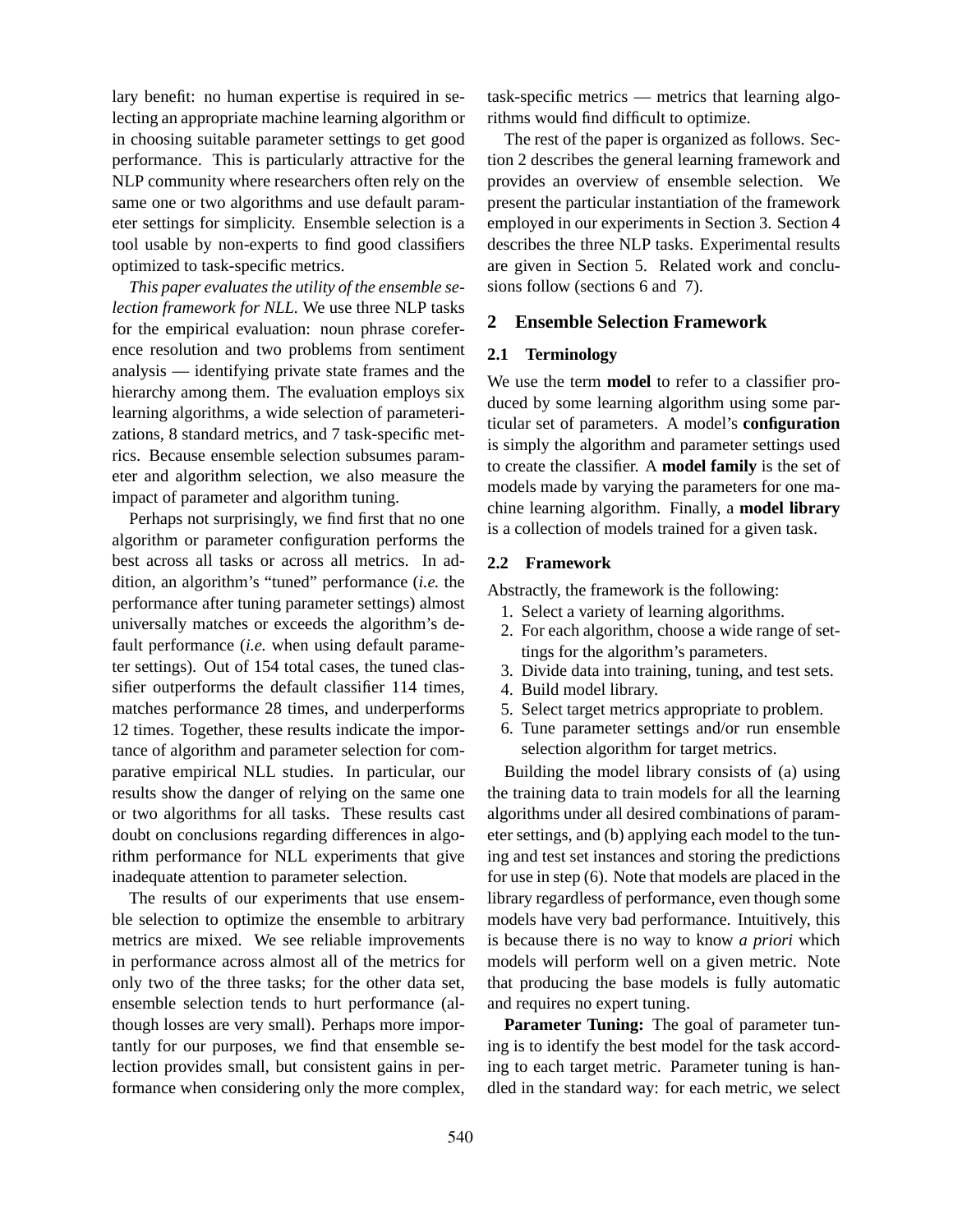the model from the model library with the highest performance on the tuning data and report its performance on the test data.

**Ensemble Selection Algorithm:** The ensemble selection algorithm (Caruana *et al.*, 2004) ignores model-specific details by *only using the predictions made by the models:* the ensemble makes predictions by averaging the predictions of its constituents. Advantageously, this only requires that predictions made by different models fall in the same range, and that they can be averaged in a meaningful way. Otherwise, models can take any form, including other ensemble methods (*e.g.* bagging or boosting). Conceptually, ensemble selection builds on top of the models in the library and uses their performance as a starting point from which to improve.

The basic ensemble selection algorithm is:

- a. Start with an empty ensemble.
- b. Add the model that results in the best performance for the current ensemble with respect to the tuning data and the target metric.
- c. Repeat (b) for a large, fixed number of iterations.
- d. The final ensemble is the ensemble from the best performing iteration on the tuning data for the target metric.

To prevent the algorithm from overfitting the tuning data we use two enhancements given by Caruana *et al.* (2004). First, in step (b) the same model can be selected multiple times (*i.e.* selection with replacement). Second, the ensemble is initialized with the top  $N$  models (again, with respect to the target metric on the tuning data).  $N$  is picked automatically such that removing or adding a model decreases performance on the tuning data.<sup>1</sup>

The main advantage to this framework is its reusability. After an instantiation of the framework exists, it is straightforward to apply it to multiple NLL tasks and to add additional metrics. Steps (1) and (2) only need to be done once, regardless of the number of tasks and metrics explored. Steps (3)-(5) need only be done once per NLL task. Importantly, the model library is created once for each task (*i.e.* each model configuration is only trained once) regardless of the number (or addition) of performance metrics. Finally, finding a classifier or ensemble optimized to a new metric (step (6)) does not require re-building the model library and is very fast compared to training the classifiers—it only requires averaging the stored predictions. For example, training the model library for our smallest data set took multiple days; ensemble selection built optimized ensembles for each metric in a few minutes.

### **3 Framework Instantiation**

In this section we describe our instantiation of the ensemble selection framework.

**Algorithms:** We use bagged decision trees (Breiman, 1996), boosted decision stumps (Freund and Schapire, 1996), k-nearest neighbor, a rule learner, and support vector machines (SVM's). We use the following implementations of these algorithms, respectively: IND decision tree package (Buntine, 1993); WEKA toolkit (Witten and Frank, 2000); TiMBL (Daelemans *et al.*, 2000); RIPPER (Cohen, 1995); and  $SWM<sup>light</sup>$  (Joachims, 1999). Additionally, we use logistic regression (LR) for coreference resolution because an implementation using the MALLET (McCallum, 2002) toolkit was readily available for the task. The predictions from all algorithms are scaled to the range  $[0, 1]$  with values close to 1 indicating positive predictions and values close to 0 indicating negative predictions.<sup>2</sup>

**Parameter Settings:** Table 1 lists the parameter settings we vary for each algorithm. Additional domain-specific parameters are also varied for coreference resolution models (see Section 4.1). The model libraries contain models corresponding to the cross product of the various parameter settings for a given algorithm.

**Standard Performance Metrics:** We evaluate the framework with 8 metrics: accuracy (ACC), average precision (APR), break even point (BEP), F-measure (F1), mean cross entropy (MXE), root mean squared error (RMS), area under the ROC curve (ROC), and SAR. Caruana *et al.* (2004) define SAR as  $SAR = \frac{ACC + ROC + (1 - RMS)}{3}$ . We also  $\overline{3}$ evaluate the effects of model selection with taskspecific metrics. These are described in Section 4. Our F-measure places equal emphasis on precision

<sup>&</sup>lt;sup>1</sup>We also experimented with the bagging improvement described by Caruana et al. (2004). In our experiments using bagging hurt the performance of ensemble selection.

<sup>&</sup>lt;sup>2</sup>We follow Caruana *et al.* (2004) in using Platt (2000) scaling to convert the SVM predictions from the range  $(-\infty,\infty)$  to the required  $[0, 1]$  by fitting them to a sigmoid.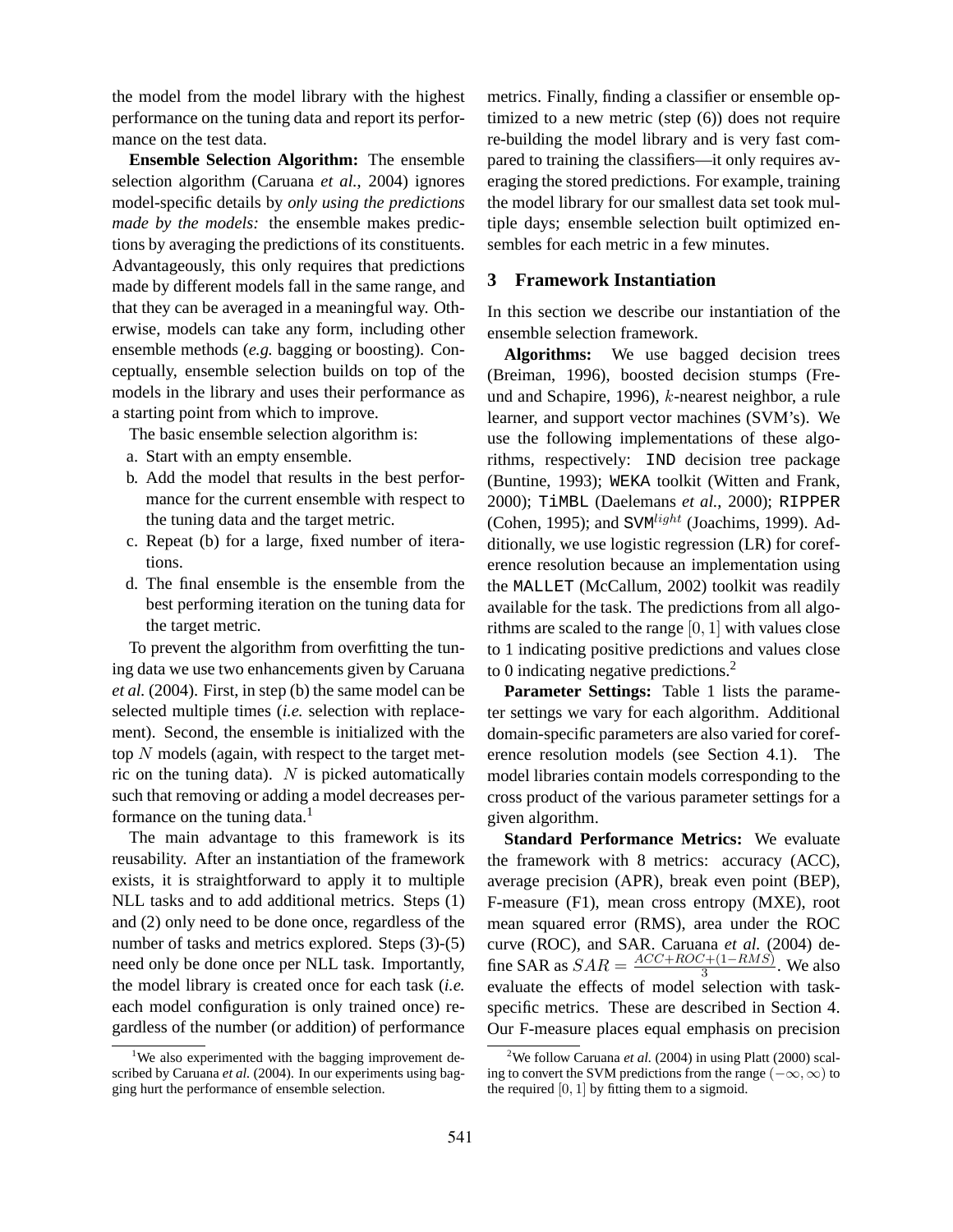| <b>Algorithm</b>    | <b>Parameter</b>     | <b>Values</b>                                                |
|---------------------|----------------------|--------------------------------------------------------------|
| Bagged Trees †      | tree type            | bayes, c4, cart, cart0, id3, mml, smml                       |
|                     | $# \text{ bags}$     | 1, 5, 10, 25                                                 |
| <b>Boosted</b>      | # iterations         | $2, 4, 8, \ldots, 256, \ldots$ 1024, 2048                    |
| <b>Stumps</b>       |                      |                                                              |
| LR ‡                | gaussian gamma       | $0.001, 0.005, 0.01, 0.05, 0.1, 0.5, 1, 5, 10, 50$           |
| $K-NN$              | k                    | 1, 3, 5                                                      |
|                     | search algorithm     | <b>ib1</b> , igtree                                          |
|                     | similarity metric    | <b>overlap</b> , modified value difference                   |
|                     | feature weighting    | gain ratio, information gain, chi-squared, shared variance   |
| <b>Rule Learner</b> | class learning order | unordered, pos first, neg first, heuristic determined order  |
|                     | loss ratio           | 0.5, 1, 1.5, 2, 3, 4                                         |
| <b>SVM</b>          | margin tradeoff*     | $10^{-7}, 10^{-6}, \ldots, 10^{-2}, 10^{-1}, \ldots, 10^{2}$ |
|                     | kernel               | linear. rbf                                                  |
|                     | rbf gamma parm       | $0.001, 0.005, 0.01, 0.05, 0.1, 0.5, 1, 2$                   |

Table 1: Summary of model configurations used in experiments. The default settings for each algorithm are in bold. † Bagged trees are not used for identifying PSF's since the IND package does not support features with more than 255 values. Also, for coreference resolution the number of bags is not varied and is always 25. ‡ LR is only used for coreference resolution. \* SVM<sup>light</sup> determines the default margin tradeoff based on data properties. We calculate this value for each data set and use the closest setting among our configurations.

and recall (*i.e.*  $\beta = 1$ ). Note that precision and recall are calculated *with respect to the positive class*.

**Ensemble Selection:** For the sentiment analysis tasks, ensemble selection iterates 150 times; for the coreference task, the algorithm iterates 200 times. This should be enough iterations, given that the model libraries contain 202, 173, and 338 models. Because computing the MUC-F1 and BCUBED metrics (see Section 4.1) is expensive, ensemble selection only iterates 50 times for these metrics.

#### **4 Tasks**

Because of space issues, we necessarily provide only brief descriptions of each NLL task. Readers are referred to the cited papers to obtain detailed descriptions.

### **4.1 Noun Phrase Coreference Resolution**

The goal for a standard noun phrase coreference resolution system is to identify the noun phrases in a document and determine which of them refer to the same entity. Entities can be people, places, things, *etc*. The resulting partitioning of noun phrases creates reference chains with one chain per entity.

We use the same problem formulation as Soon *et al.* (2001) and Ng and Cardie (2002) — a combination of classification and clustering. Briefly, every noun phrase is paired with all preceding noun phrases, creating multiple pairs. For the training data, the pairs are labeled as coreferent or not. A binary classifier is trained to predict the pair labels. During classification, the predicted labels are used

to form clusters. Two noun phrases  $A$  and  $B$  share a cluster if they are either predicted as coreferent by the classifier or if they are transitively predicted as coreferent through one or more other noun phrases. Instance selection (Soon *et al.*, 2001; Ng, 2004) is used to increase the percentage of positive instances in the training set.<sup>3</sup>

We use the learning features described by Ng and Cardie (2002). All learning algorithms are trained with the full set of features. Additionally, the rule learner, SVM, and LR are also trained with a hand-selected subset of the features that Ng and Cardie (2002) find to outperform the full feature set. Essentially this is an additional parameter to set for the learning task.

**Special Metrics:** Rather than focusing on performance at the pairwise coreference classification level, performance for this task is typically reported using either the MUC metric (Vilain *et al.*, 1995) or the BCUBED metric (Bagga and Baldwin, 1998). Both of these metrics measure the degree that predicted coreference chains agree with an answer key. In particular they measure the chain-level precision and recall (and the corresponding F-measure). We abbreviate these metrics MUC-F1, and B3F1.

**Data Set:** For our experiments we use the MUC-6 corpus, which contains 60 documents annotated with coreference information. The training, tuning, and test sets consist of documents 1-20, 21-30, and

 $3$ Soon-1 instance selection is used for all algorithms; we also use soon-2 (Ng, 2004) instance selection for the rule learner.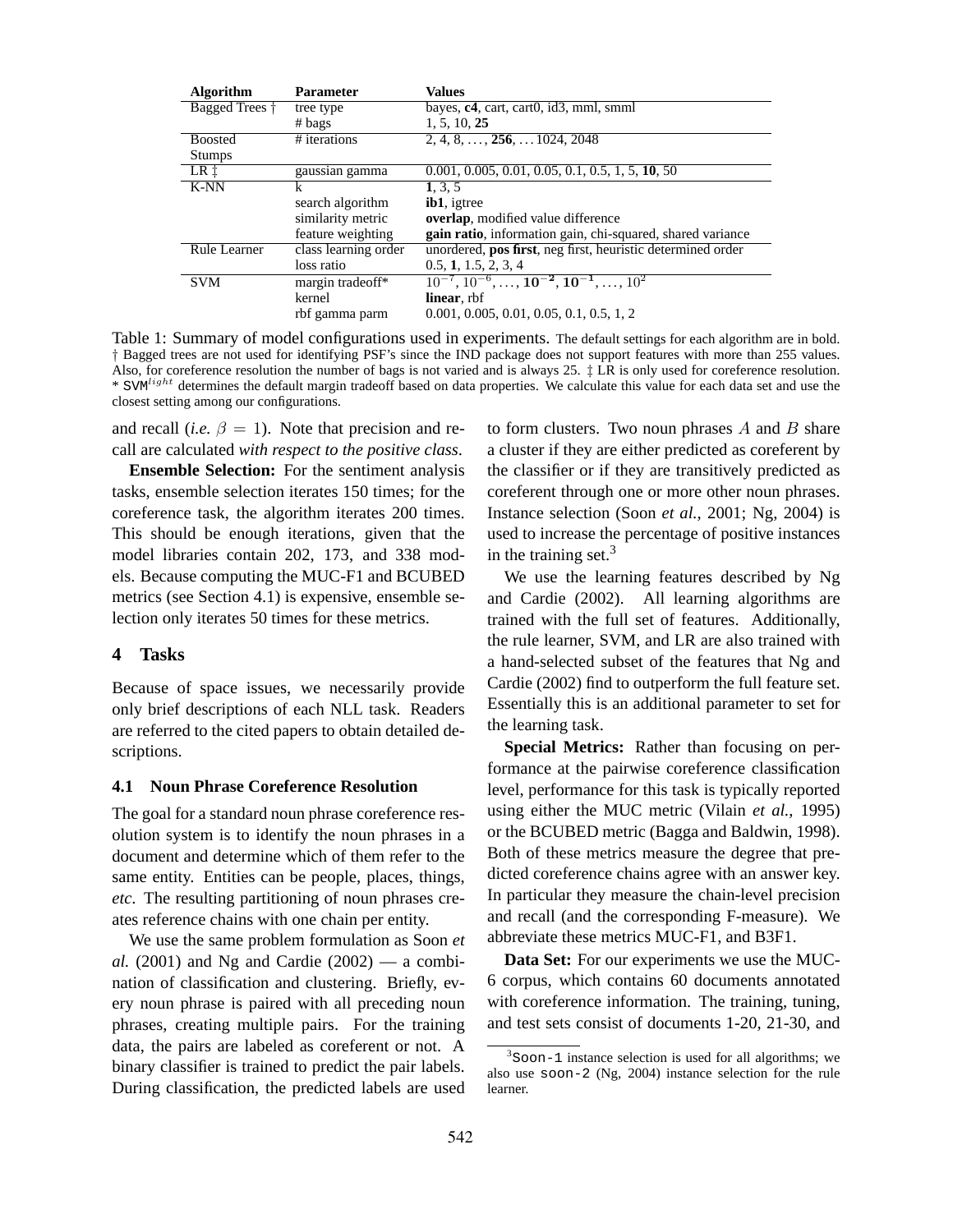31-60, respectively.

### **4.2 Identifying Private State Frames**

NLP research has recently started looking at how to detect and understand subjectivity in discourse. A key step in this direction is automatically identifying phrases that express subjectivity. In this setting, subjectivity is defined to include implicit and explicit opinions, internal thoughts and emotions, and bias introduced through second-hand reporting. Phrases expressing any of these are called **private state frames**, which we will abbreviate as PSF.

We build directly on experiments done by Wiebe *et al.* (2003). The task is to learn to identify explicit single-word PSF's in context. One learning instance is created for every word in the corpus. Classification labels each instance as a PSF or not. We use the same features as Wiebe *et al.*

**Special Metrics:** Because the data is highly skewed (2% positive instances), performance measures that focus on how well the minority class is learned are of primary interest. The F-measure defined in Section 3 is a natural choice. We also evaluate performance using geometric accuracy, defined as  $GACC = \sqrt{posacc \times negacc}$  where  $posacc$  and negacc are the accuracy with respect to the positive and negative instances (Kubat and Matwin, 1997).

Conceivably, an automatic PSF extractor with high precision and mediocre recall could be used to automate the annotation process. For this reason we measure the performance with an unbalanced Fmeasure that emphasizes precision. Specifically, we try  $\beta = 0.5$  (F0.5) and  $\beta = 0.2$  (F0.2).

**Data Set:** We use 400 documents from the MPQA corpus (2002), a collection of news stories manually annotated with PSF information. The 400 documents are randomly split to get 320 training, 40 tuning, and 40 testing documents.

#### **4.3 Determining PSF Hierarchy**

The third task is taken from Breck and Cardie (2004). Explicit PSF's each have a **source** that corresponds to the person or entity expressing the subjectivity. In the presence of second-hand reporting, sources are often nested. This has the effect of filtering subjectivity through a chain of sources.

Given sentences annotated with PSF information (*i.e.* which spans are PSF's), the task is to discover the hierarchy among the PSF's that corresponds to the nesting of their respective sources. From each sentence, multiple instances are created by pairing every PSF with every other PSF in the sentence.<sup>4</sup> Let  $(PSF_{parent}, PSF_{target})$  denote one of these instances. The classification task is to decide if  $PSF_{parent}$  is the parent of  $PSF_{target}$  in the hierarchy and to associate a confidence with that prediction. The complete hierarchy can easily be constructed from the predictions by choosing for each PSF its most confidently predicted parent.

**Special Metrics:** Breck and Cardie (2004) measure task performance with three metrics. The first is the accuracy of the predictions over the instances. The second is a derivative of a measure used to score dependency parses. Essentially, a sentence's score is the fraction of parent links correctly identified. The score for a set of sentences is the average of the individual sentence scores. We refer to this measure as average sentence accuracy (SENTACC). The third measure is the percentage of sentences whose hierarchical structures are perfectly determined (PERF-SENT).

**Data Set:** We use the same data set and features as Breck and Cardie (2004). The annotated sentences from 469 documents in the MPQA Corpus (MPQA Corpus, 2002) are randomly split into training  $(80\%)$ , tuning  $(10\%)$ , and test  $(10\%)$  sets.

### **5 Experiments and Results**

We evaluate the potential benefits of the ensemble selection framework with two experiments. The first experiment measures the performance improvement yielded by parameter tuning and finds the best performing algorithm. The second experiment measures the performance improvement from ensemble selection.

Performance improvements are measured in terms of performance **gain**. Let  $a$  and  $b$  be the measured performances for two models A and B on some metric. A's gain over B is simply  $a - b$ . A performed worse than  $B$  if the gain is negative.<sup>5</sup>

<sup>4</sup> Sentences containing fewer than two PSF's are discarded and not used.

<sup>5</sup>MXE and RMS have inverted scales where the best performance is 0. Gain for these metrics equals  $(1 - a) - (1 - b)$  so that positive gains are always good. Similarly, where raw MXE and RMS scores are reported we show  $1 - score$ .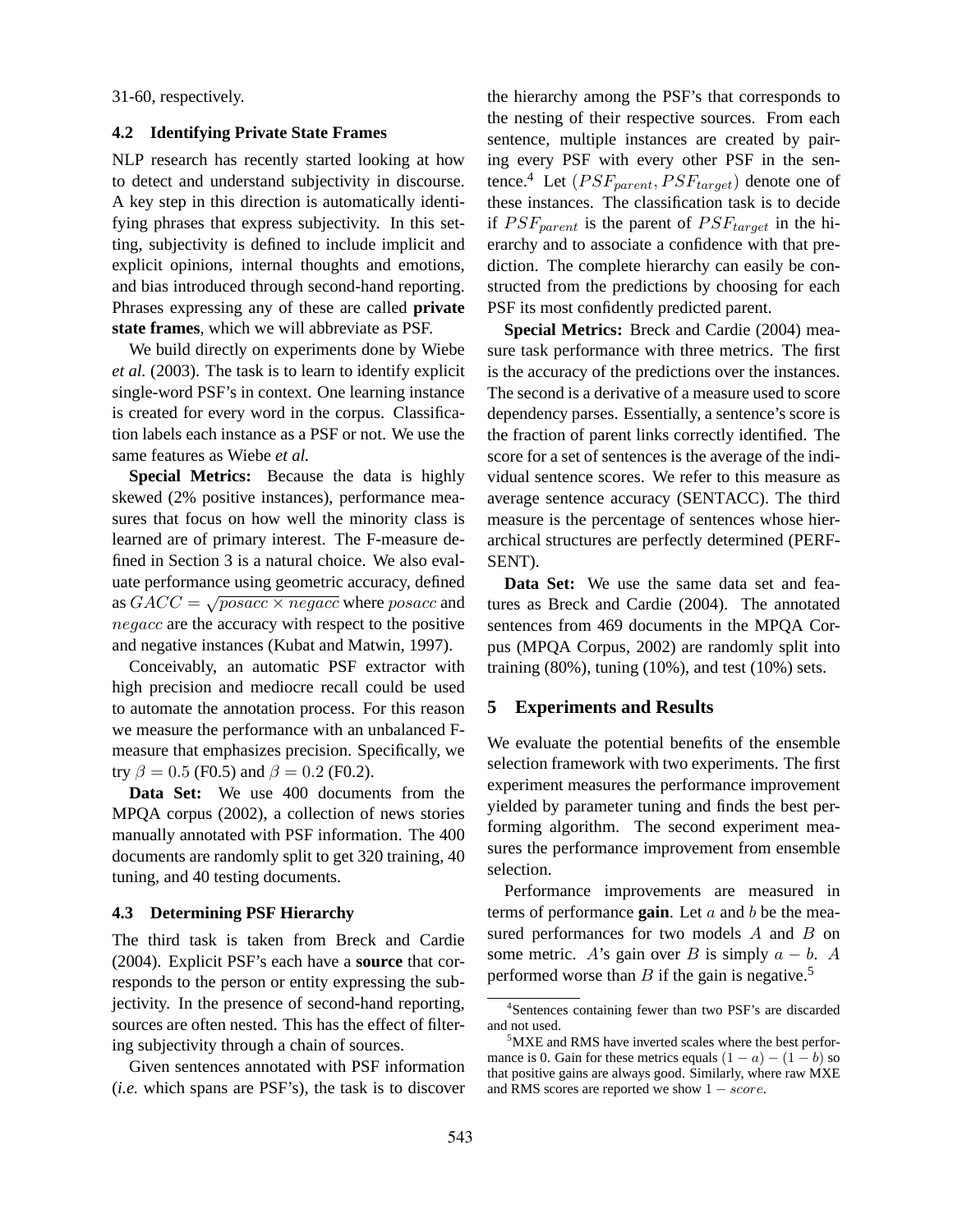|                         | Metric           | <b>BAG</b> | Parm $\Delta$                         | <b>BST</b> | Parm $\Delta$ | $_{LR}$ | Parm $\Delta$            | <b>KNN</b> | Parm $\Delta$ | <b>RULE</b> | Parm $\Delta$ | SVM    | Parm $\Delta$ | Avg $\Delta$ |
|-------------------------|------------------|------------|---------------------------------------|------------|---------------|---------|--------------------------|------------|---------------|-------------|---------------|--------|---------------|--------------|
| coreference             | ACC              | 0.9861     | $-0.0000$                             | 0.9861     | $-0.0001$     | 0.9849  | 0.0006                   | 0.9724     | 0.0131        | 0.9840      | 0.0023        | 0.9859 | $-0.0001$     | 0.0026       |
|                         | APR              | 0.5373     | 0.0000                                | 0.5475     | 0.0000        | 0.3195  | $-0.0004$                | 0.1917     | 0.2843        | 0.2491      | 0.1127        | 0.5046 | 0.0323        | 0.0715       |
|                         | <b>BEP</b>       | 0.6010     | 0.0000                                | 0.5577     | 0.0193        | 0.3747  | $-0.0022$                | 0.3243     | 0.2057        | 0.3771      | 0.1862        | 0.5965 | 0.0045        | 0.0689       |
|                         | F1               | 0.5231     | 0.0664                                | 0.3881     | 0.0000        | 0.4600  | 0.0087                   | 0.4105     | 0.1383        | 0.4453      | 0.1407        | 0.3527 | 0.0571        | 0.0685       |
|                         | <b>MXE</b>       | 0.9433     | 0.0082                                | 0.9373     | 0.0000        | 0.5400  | 0.1828                   | 0.4953     | 0.3734        | 0.9128      | 0.0222        | 0.9366 | 0.0077        | 0.0990       |
|                         | <b>RMS</b>       | 0.8925     | 0.0041                                | 0.8882     | 0.0000        | 0.6288  | 0.1278                   | 0.8334     | 0.0559        | 0.8756      | 0.0097        | 0.8859 | 0.0047        | 0.0337       |
|                         | <b>ROC</b>       | 0.9258     | 0.0158                                | 0.9466     | 0.0000        | 0.4275  | 0.0022                   | 0.7746     | 0.0954        | 0.6845      | 0.1990        | 0.8418 | 0.0551        | 0.0612       |
|                         | <b>SAR</b>       | 0.9255     | 0.0069                                | 0.9309     | 0.0000        | 0.6736  | $-0.0037$                | 0.8515     | 0.0538        | 0.8396      | 0.0695        | 0.8955 | 0.0165        | 0.0238       |
|                         | $MUC-F1$         | 0.6691     | 0.0000                                | 0.6242     | 0.0046        | 0.6405  | 0.0344                   | 0.5340     | 0.1185        | 0.6500      | 0.0291        | 0.5181 | 0.1216        | 0.0514       |
|                         | B3F1             | 0.4625     | 0.0000                                | 0.4512     | 0.0000        | 0.4423  | 0.0425                   | 0.0965     | 0.3357        | 0.4249      | 0.0675        | 0.3323 | 0.1430        | 0.0981       |
| identification<br>FSF   | $\overline{ACC}$ | -          | $\overline{\phantom{0}}$              | 0.9854     | 0.0007        |         | $\overline{\phantom{0}}$ | 0.9873     | 0.0011        | 0.9862      | 0.0003        | 0.9886 | 0.0000        | 0.0005       |
|                         | <b>APR</b>       | -          |                                       | 0.6430     | 0.0316        |         |                          | 0.5588     | 0.1948        | 0.4335      | 0.0381        | 0.7697 | 0.0372        | 0.0754       |
|                         | <b>BEP</b>       |            |                                       | 0.5954     | 0.0165        | -       |                          | 0.6727     | 0.0302        | 0.4436      | 0.0718        | 0.6961 | 0.0385        | 0.0393       |
|                         | F1               |            |                                       | 0.5643     | 0.0276        | -       |                          | 0.6837     | 0.0019        | 0.5770      | 0.0367        | 0.6741 | 0.0062        | 0.0181       |
|                         | <b>MXE</b>       |            |                                       | 0.9342     | 0.0029        |         |                          | 0.8089     | 0.1425        | 0.9265      | 0.0062        | 0.9572 | 0.0093        | 0.0402       |
|                         | <b>RMS</b>       |            | $\hspace{1.0cm} \rule{1.5cm}{0.15cm}$ | 0.8838     | 0.0028        |         |                          | 0.8896     | 0.0118        | 0.8839      | 0.0020        | 0.9000 | 0.0068        | 0.0058       |
|                         | <b>ROC</b>       |            |                                       | 0.9576     | 0.0121        | -       | -                        | 0.8566     | 0.1149        | 0.7181      | 0.1593        | 0.9659 | 0.0188        | 0.0763       |
|                         | SAR              |            |                                       | 0.9329     | 0.0052        |         |                          | 0.9021     | 0.0407        | 0.8541      | 0.0532        | 0.9420 | 0.0085        | 0.0269       |
|                         | <b>GACC</b>      |            |                                       | 0.6607     | $-0.0004$     |         | $\overline{\phantom{0}}$ | 0.7962     | 0.0223        | 0.6610      | 0.0506        | 0.7401 | 0.0209        | 0.0233       |
|                         | F0.5             |            | -                                     | 0.6829     | 0.0221        | -       |                          | 0.7150     | 0.0503        | 0.7132      | 0.0000        | 0.7811 | $-0.0054$     | 0.0167       |
|                         | F <sub>0.2</sub> |            |                                       | 0.7701     | 0.0157        | -       | -                        | 0.7331     | 0.0875        | 0.8171      | 0.0110        | 0.8542 | 0.0045        | 0.0297       |
| hierarchy<br><b>FSE</b> | ACC              | 0.8133     | 0.0000                                | 0.7554     | 0.0009        |         | $\overline{\phantom{0}}$ | 0.7940     | 0.0000        | 0.7446      | 0.0428        | 0.7761 | 0.0381        | 0.0164       |
|                         | <b>APR</b>       | 0.8166     | 0.0296                                | 0.7455     | 0.0013        |         |                          | 0.8035     | 0.0000        | 0.5957      | 0.1996        | 0.6363 | 0.1520        | 0.0765       |
|                         | <b>BEP</b>       | 0.7385     | $-0.0066$                             | 0.6597     | $-0.0030$     |         |                          | 0.7096     | 0.0000        | 0.6317      | 0.0567        | 0.6940 | 0.0432        | 0.0181       |
|                         | F1               | 0.7286     | 0.0033                                | 0.6810     | 0.0226        |         |                          | 0.7000     | 0.0000        | 0.6774      | 0.0525        | 0.6933 | 0.0400        | 0.0237       |
|                         | <b>MXE</b>       | 0.6091     | 0.0166                                | 0.4940     | 0.0076        |         |                          | 0.0379     | 0.4715        | 0.4022      | 0.1197        | 0.4681 | 0.1012        | 0.1433       |
|                         | <b>RMS</b>       | 0.6475     | 0.0054                                | 0.5910     | 0.0033        | -       |                          | 0.6057     | 0.0000        | 0.5556      | 0.0514        | 0.5836 | 0.0423        | 0.0205       |
|                         | <b>ROC</b>       | 0.8923     | 0.0096                                | 0.8510     | 0.0000        | -       |                          | 0.8519     | 0.0364        | 0.7514      | 0.1094        | 0.7968 | 0.0757        | 0.0462       |
|                         | <b>SAR</b>       | 0.7765     | 0.0073                                | 0.7251     | 0.0009        |         |                          | 0.7430     | 0.0000        | 0.6770      | 0.0672        | 0.7116 | 0.0482        | 0.0247       |
|                         | <b>SENTACC</b>   | 0.7571     | 0.0045                                | 0.7307     | $-0.0011$     |         |                          | 0.7399     | $-0.0007$     | 0.6801      | 0.0141        | 0.6889 | 0.0726        | 0.0179       |
|                         | <b>PERFSENT</b>  | 0.4948     | 0.0069                                | 0.4880     | 0.0000        |         |                          | 0.4880     | $-0.0034$     | 0.4055      | 0.0206        | 0.4158 | 0.1031        | 0.0254       |

Table 2: Performance gains from parameter tuning. The left column for each algorithm family is the algorithm's performance with default parameter settings. The adjacent 'Parm∆' column gives the performance gain from tuning parameters. For each metric, the best default and tuned performance across all algorithms are *italicized* and **bold-faced**, respectively.

### **5.1 Experiment 1: Parameter Tuning**

Experiment 1 measures, for each of the 3 tasks, the performance of every model on both the tuning and test data for every metric of interest. *Based on tuning set performance,* the best default model, the best model overall, and the best model within each family are selected. The **best default model** is the highest-scoring model that emerges after comparing algorithms without doing any parameter tuning. The **best overall model** corresponds to "tuning" both the algorithm and parameters. The **best model in each family** corresponds to "tuning" the parameters for that algorithm. *Using the test set performances,* the best family models are compared to the corresponding default models to find the gains from parameter tuning.

Table 2 lists the gains achieved by parameter tuning. Each algorithm column compares the algorithm's best model to its default model. On the coreference task, for example, the best KNN model with respect to BEP shows a 20% improvement (or gain) over the default KNN model (for a final BEP score of .5300). The "Avg  $\Delta$ " column shows the average gain from parameter tuning for each metric.

For each metric, the best default model is itali-

cized while the best overall model is bold-faced. Referring again to the coreference BEP row, the best overall model is a SVM while the best default model is a bagged decision tree. Recall that these distinctions are based on *absolute performance* and not gain. Thus, the best tuned SVM outperforms all other models on this task and metric.<sup>6</sup>

Three conclusions can be drawn from Table 2. *First, no algorithm performs the best on all tasks or on all metrics.* For coreference, the best overall model is either a bagged tree, a rule learner, or a SVM, depending on the target metric. Similarly, for PSF identification the best model depends on the metric, ranging from a KNN to a SVM. Interestingly, bagged decision trees on the PSF hierarchy data outperform the other algorithms on all metrics and seem especially well-suited to the task.

*Second, an algorithm's best-tuned model reliably yields non-trivial gains over the corresponding default model.* This trend appears to hold regardless of algorithm, metric, and data set. In 114 of the 154

<sup>&</sup>lt;sup>6</sup>Another interesting example is the best overall model for BEP on the PSF hierarchy task. The baseline (a bagged tree) outperforms the "best" model (a different bagged tree) on the test set even though the best model performed better on the tuning set—otherwise it would not have been selected as the best.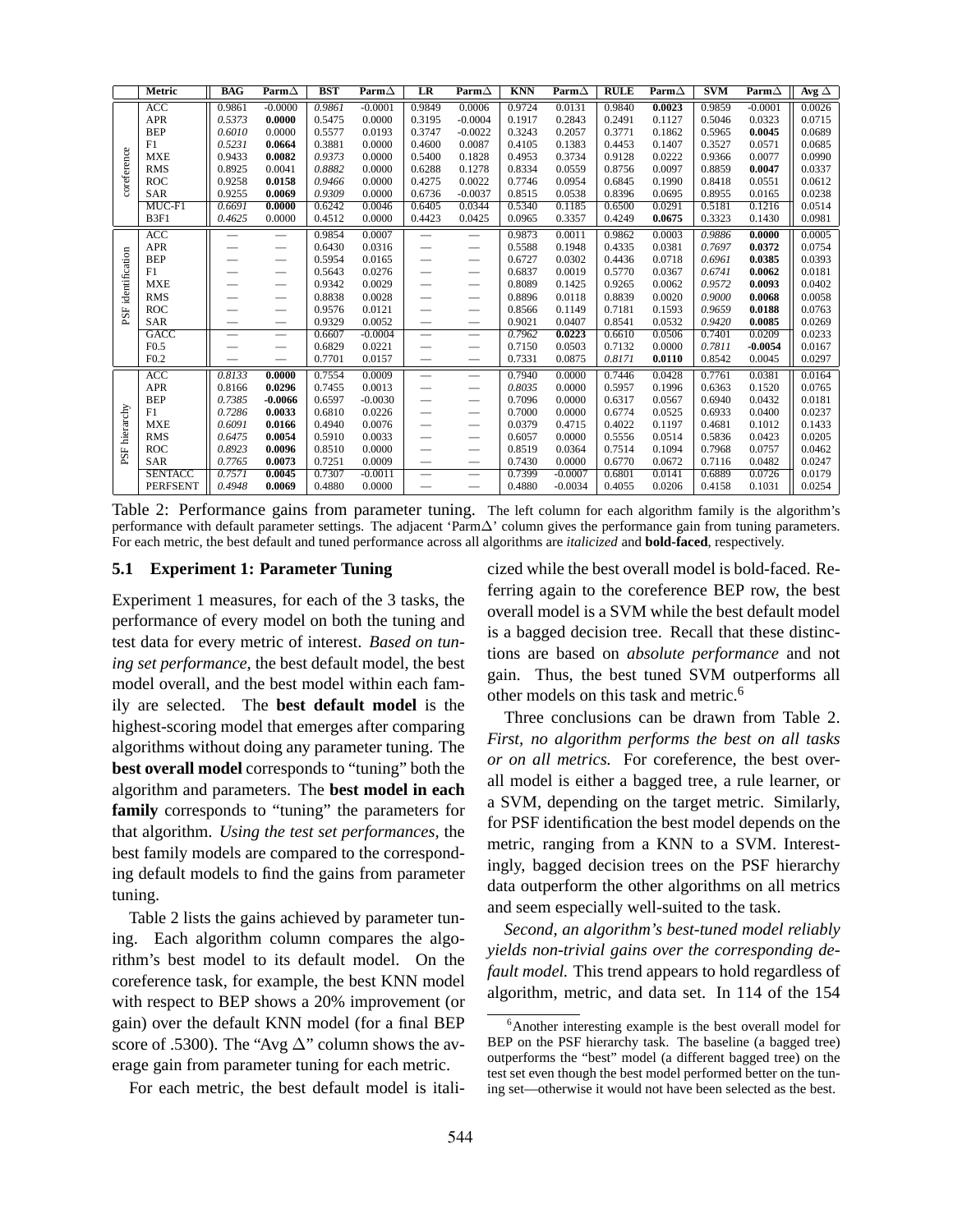cases parameter tuning improves an algorithm's performance by more than 0.001 (0.1%). In the remaining 40 cases, parameter tuning only hurts 12 times, and never by more than 0.01.

*Third, the best default algorithm is not necessarily the best algorithm after tuning parameters.* The coreference task, in particular, illustrates the potential problem with using default parameter settings when judging which algorithm is most suited for a problem: 7 out of 10 times the best algorithm changes after parameter tuning.

These results corroborate those found elsewhere (Daelemans and Hoste, 2002; Hoste *et al.*, 2002; Hoste, 2005)—parameter settings greatly influence performance. Further, algorithmic performance differences can change when parameters are changed. Going beyond previous work, our results also underline the need to consider multiple algorithms for NLL. Ultimately, it is important for researchers to thoroughly explore options for **both** algorithm and parameter tuning and to report these in their results.

### **5.2 Experiment 2: Ensemble Selection**

In experiment 2 an ensemble is built to optimize each target metric. The ensemble's performance is compared to that of the best overall model for the metric. Both the ensemble and the best model are selected according to tuning set performance.

Table 3 lists the gains from ensemble selection over the best parameter tuned model. For comparison, the best default and overall performances from Table 2 are reprinted. For example, the ensemble optimized for F1 on the coreference data outperforms the best bagged tree model by about 1% (and the best default model by almost 8%).

Disappointingly, ensemble selection does not consistently improve performance. Indeed, for the PSF hierarchy task ensemble selection reliably hurts performance a small amount. For the other two tasks ensemble selection reliably improves all metrics except GACC (a small loss). In other experiments, however, we optimized F-measure with  $\beta = 1.5$  for the PSF identification task. Ensemble selection hurt F1.5 by almost 2%, leading us to question the technique's reliability for our second data set. Interestingly, the aggregate metrics—metrics that measure performance by combining multiple predictions—

|                    | Metric           | <b>Best Default</b> | <b>Best Tuned</b> $\Delta$ | Ens. Sel. $\Delta$ |
|--------------------|------------------|---------------------|----------------------------|--------------------|
|                    | $\overline{ACC}$ | 0.9861              | 0.0002                     | 0.0001             |
|                    | <b>APR</b>       | 0.5373              | 0.0000                     | 0.0736             |
|                    | <b>BEP</b>       | 0.6010              | 0.0000                     | 0.0124             |
|                    | F1               | 0.5231              | 0.0664                     | 0.0115             |
|                    | <b>MXE</b>       | 0.9373              | 0.0142                     | 0.0035             |
| coreference        | <b>RMS</b>       | 0.8882              | 0.0023                     | 0.0049             |
|                    | <b>ROC</b>       | 0.9466              | $-0.0051$                  | 0.0120             |
|                    | <b>SAR</b>       | 0.9309              | 0.0015                     | 0.0032             |
|                    | $MUC$ - $F1$     | 0.6691              | 0.0000                     | 0.0073             |
|                    | B3F1             | 0.4625              | 0.0299                     | 0.0077             |
|                    | ACC              | 0.9886              | 0.0000                     | 0.0003             |
|                    | <b>APR</b>       | 0.7697              | 0.0372                     | 0.0109             |
| PSF identification | <b>BEP</b>       | 0.6961              | 0.0385                     | 0.0136             |
|                    | F1               | 0.6741              | 0.0062                     | 0.0222             |
|                    | <b>MXE</b>       | 0.9572              | 0.0093                     | 0.0029             |
|                    | <b>RMS</b>       | 0.9000              | 0.0068                     | 0.0025             |
|                    | <b>ROC</b>       | 0.9659              | 0.0188                     | 0.0043             |
|                    | <b>SAR</b>       | 0.9420              | 0.0085                     | 0.0021             |
|                    | <b>GACC</b>      | 0.7962              | 0.0223                     | $-0.0012$          |
|                    | F0.5             | 0.7811              | $-0.0054$                  | 0.0063             |
|                    | F <sub>0.2</sub> | 0.8171              | 0.0110                     | 0.0803             |
|                    | $\overline{ACC}$ | 0.8133              | 0.0000                     | $-0.0028$          |
|                    | <b>APR</b>       | 0.8035              | 0.0427                     | $-0.0064$          |
|                    | <b>BEP</b>       | 0.7385              | $-0.0066$                  | 0.0056             |
|                    | F1               | 0.7286              | 0.0033                     | $-0.0016$          |
|                    | <b>MXE</b>       | 0.6091              | 0.0166                     | $-0.0012$          |
| PSF hierarchy      | <b>RMS</b>       | 0.6475              | 0.0054                     | $-0.0019$          |
|                    | <b>ROC</b>       | 0.8923              | 0.0096                     | $-0.0036$          |
|                    | <b>SAR</b>       | 0.7765              | 0.0073                     | $-0.0015$          |
|                    | <b>SENTACC</b>   | 0.7571              | 0.0045                     | 0.0024             |
|                    | <b>PERFSENT</b>  | 0.4948              | 0.0069                     | 0.0172             |

Table 3: Impact from tuning and ensemble selection. *Best default* shows the performance of the best classifier with no parameter tuning (*i.e.* algorithm tuning only). *Best tuned*∆ gives the performance gain from parameter and algorithm tuning. *Ens.* Sel. $\Delta$  is the performance gain from ensemble selection over the best tuned model. The best performance for each metric is marked in bold.

all benefit from ensemble selection, even for the hierarchy task, *albeit* for small amounts. For our tasks these comprise a subset of the task-specific performance measures: B3F1, MUC-F1, SENTACC, and PERFSENT.

While we are not surprised that the positive gains are small, $<sup>7</sup>$  we are surprised at how often ensemble</sup> selection hurts performance. As a result, we investigated some of the metrics where ensemble selection hurts performance and found that ensemble selection overfits the tuning data. At this time we are not sure why this overfitting happens for these tasks and not for the ones used by Caruana *et al*. Preliminary investigations suggest that having a smaller model library is a contributing factor (Caruana *et al.* use libraries containing  $∼ 2000$  models). This is consistent with the fact that the task with the largest model library, coreference, benefits the most from ensemble selection. Perhaps the reason that ensemble selection consistently improves performance for

<sup>7</sup>Caruana *et al.* (2004) find the benefit from ensemble selection is only half as large as the benefit from carefully optimizing and selecting the best models in the first place.